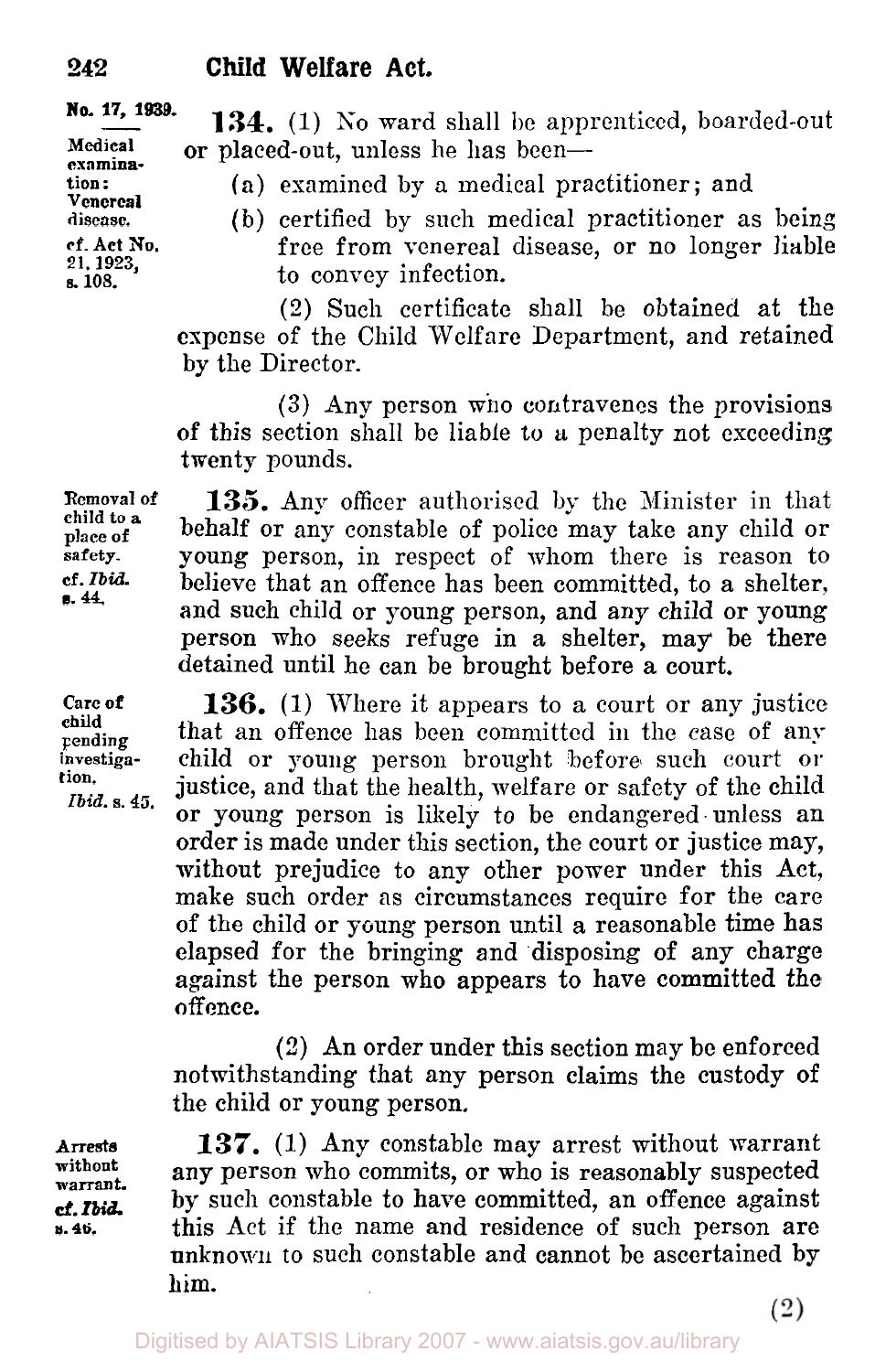(2) Where such an arrest is made, the officer in No. 17, 1939. charge of the police station to which such person **is Release on**  conveyed shall, unless in his belief the release of such  $_{\text{ance.}}^{rec$ person on bail would tend to defeat the ends of justice, or where the offence is alleged to have been committed in respect of a child or young person, would tend **to**  cause injury or danger to that child or young person, release the person arrested upon such person entering into a recognizance, with or without sureties, to attend upon the hearing of the charge.

138. Whenever steps have been taken under section **Disposal of** one hundred and thirty-five, section one hundred and **child by**  thirty-six, or section one hundred and thirty-seven of  $_{\text{Aet No 21}}^{\text{count}}$ this Act to secure the safety or well-being of a child or  $1923$ , s. 47. young person, and the charge against any person has been heard and determined the court may make an order as to the care of the child or young person.

**139.** (1) Any magistrate or justice may issue a warrant for the arrest of any ward who has absconded or **absconding**  been illegally removed from his proper custody.

from his proper custody is arrested on **a** warrant issued under subsection one of this section he shall, as soon as practicable, be brought before **a** magistrate sitting as and constituting a children's court. (2) (a) Where any ward who has absconded s. 113.

(b) Any ward who absconds from his proper custody shall be guilty of an offence against this Act, and the court may—

- (i) order the offender to be punished by one or more **of** the methods of punishment referred to in Part SI of this **Act; or**
- (ii) make an order pursuant to section eighty-three **of** this Act; or
- (iii) return the ward to his former custody.

**(3)** Where any ward who has been illegally removed from his proper custody is arrested on **a** warrant issued under subsection one of this section, he shall, **as**  soon as practicable, be placed in a shelter.

**(4)** Nothing contained in this section **shall**  exempt a ward from liability under any other **Act** for the offence of escaping from lawful custody.

*(5)* 

**ward.**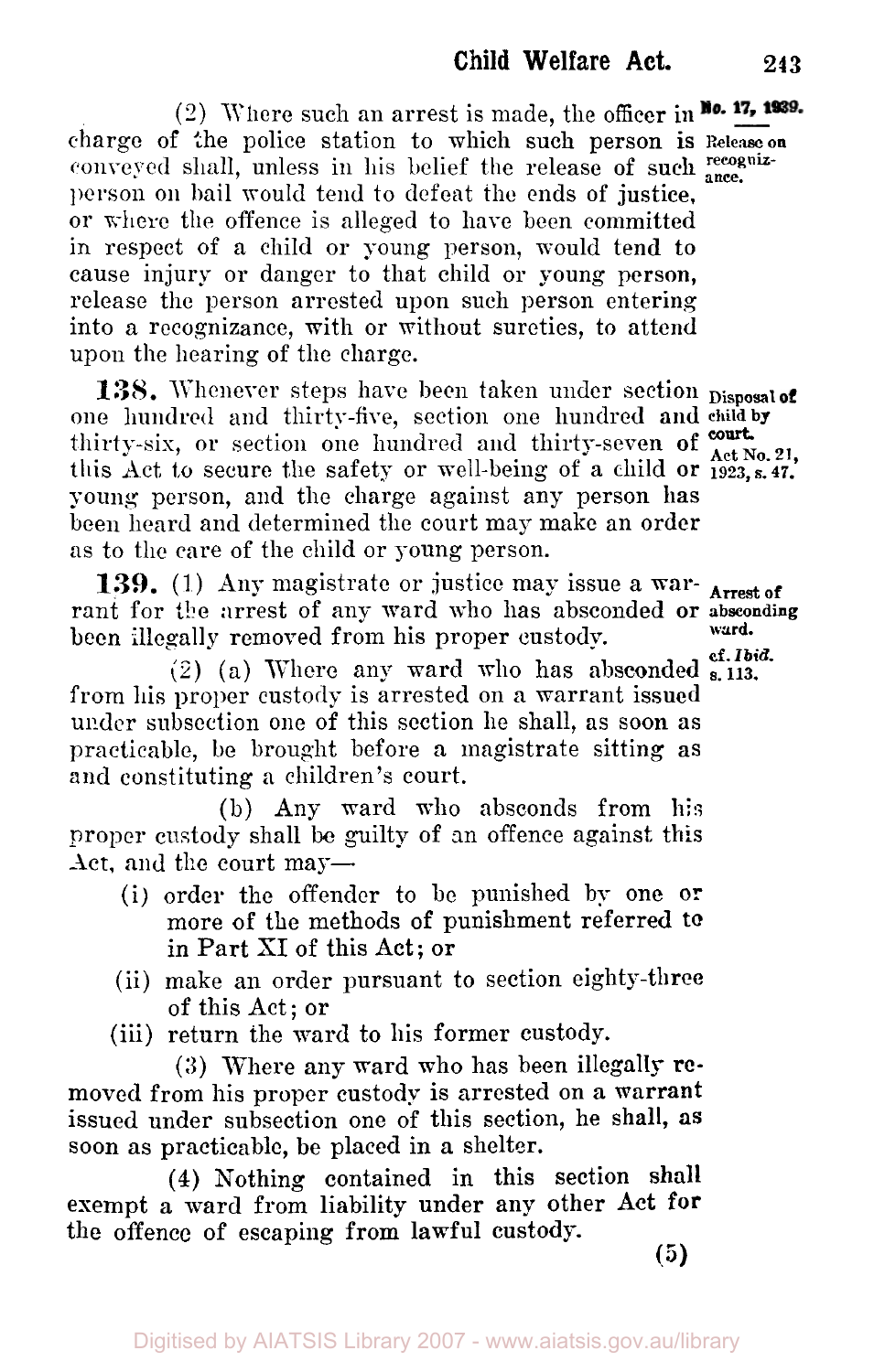#### **No. 17, 1939.**

(5) Any ward who has been temporarily released from his proper custody and who fails to return to such proper custody in accordance with the conditions of such temporary release shall be deemed to have absconded from his proper custody.

Religious teachingcf. Act *No.*  **21, 1923, s. 22.** 

140. (1) Every ward shall, so far as religious teaching is concerned, be placed under the guidance and control of clergymen of the persuasion to which the parents of such ward belong, or in which he has been brought up.

(2) In the event of such parents or their religious persuasion not being known, or in the event of a dispute between the parents, and of the ward not having been brought up in any religious persuasion, then as far as religious teaching is concerned—

- (a) he shall, if of or over the age of twelve years, be placed under the guidance and control of the clergyman of such persuasion as the Minister map direct, unless such ward states some persuasion in which he desires to be educated;
- (b) he shall, if under the age of twelve years, be placed under the guidance and control of the clergyman of such persuasion as the Minister may direct, but may, on attaining the age of twelve years, select the persuasion in which he desires to be educated.

**(3)** If at any time the religious persuasion of such ward or of his parents becomes known to the Minister, he shall at once order the ward to be placed under the guidance and control, as far as religious teaching is concerned, of clergymen of such persuasion.

Ward may be  $141$ . The Minister or person acting under delegation apprenticed or  $f_{\text{Pion}}$  from the Minister may pursuant to section twenty-three placed out. from the Minister may, pursuant to section twenty-three<br>cf. *Ibid.* s. 23. of this Act, by indentume hind on course to be beingd as *cf. Ibid. s. 23.* of this Act, by indenture bind or cause to be bound as an apprentice any ward or may place any ward in suitable employment in cases where apprenticeship conditions are not applicable or desirable.

**Apprenticeship 2** *Geo.* **V, 39 44, 65 (QId.).**  conditions. **No. 11,** *ss.* 

**142.** (1) The indentures of apprenticeship and agreements for placing out of wards shall be in the forms prescribed, and shall contain provisions to the satisfaction of the Minister for the maintenance and religious *instruction*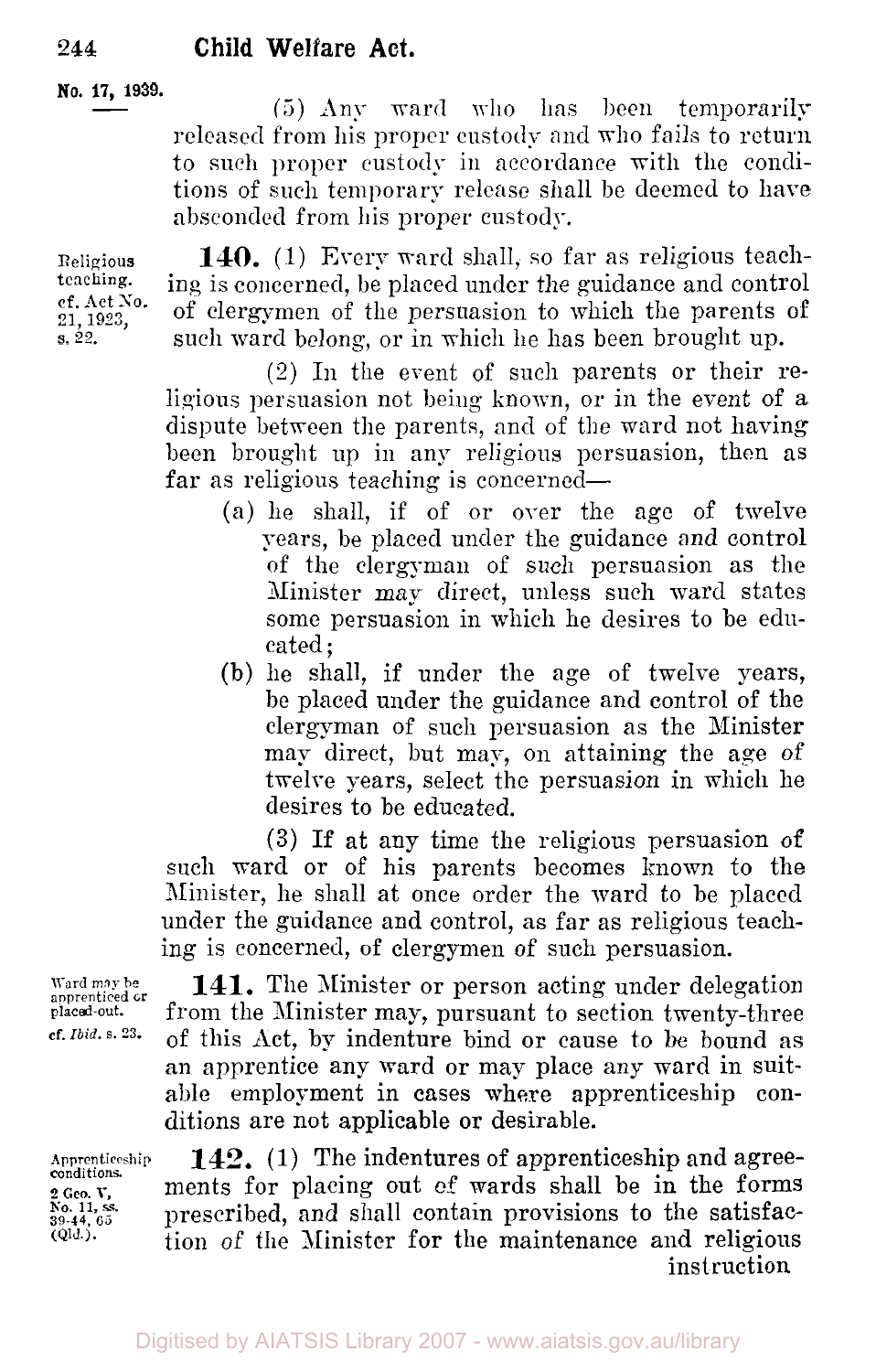instruction of such wards, and for the due payment of  $\frac{No. 17, 1939}{...}$ such wages as are payable thereunder.

Such indentures and agreements shall be exempt from the provisions of the Stamp Duties Act, 1920-1933.

part thereof as the employer is required to pay to the ward personally as pocket money, shall be paid by the employer to the Minister on behalf of the ward, and shall be applied as prescribed. (2) All wages earned by a ward, except such **Wages.** 

(3) The wages due by any person on account of any ward may be sued for and recovered in the name of the Minister by the Minister or any officer authorised by the Minister in that behalf in any court of competent jurisdiction for the benefit of such ward.

**143.** (1) If any ward is at the date he becomes a Land ward or at any time after such date becomes entitled of wards. in possession to any land the Public Trustee shall, by virtue of this Act, have the management and control of such land and may apply the whole or any part of the income therefrom or the whole or any part of the proceeds of the realisation thereof for the maintenance **and**  benefit of the ward.

**(2)** The Public Trustee shall have and may exercise in respect of such land the same rights and powers as if such land formed part of an intestate estate of which he was duly appointed the administrator and as if such land were the share of the ward in such estate.

(3) This section shall, in the case of any ward who becomes **a** ward at the commencement of this Act, extend to and in respect of any land to which such ward was entitled in possession immediately before or becomes entitied in possession at any time after such commencement.

that behalf may, at any time, order that any child or young examinaperson admitted to an establishment under the control of the Minister. be examined to determine his medical, physical or mental characteristics or defects. **144.** (1) Any officer authorised by the Minister in **Medical** 

rised by the Minister in that behalf notwithstanding the operations. objection of any parent of **a** ward, may consent to my (2) The Minister or any officer specially autho- Consent **to** 

surgical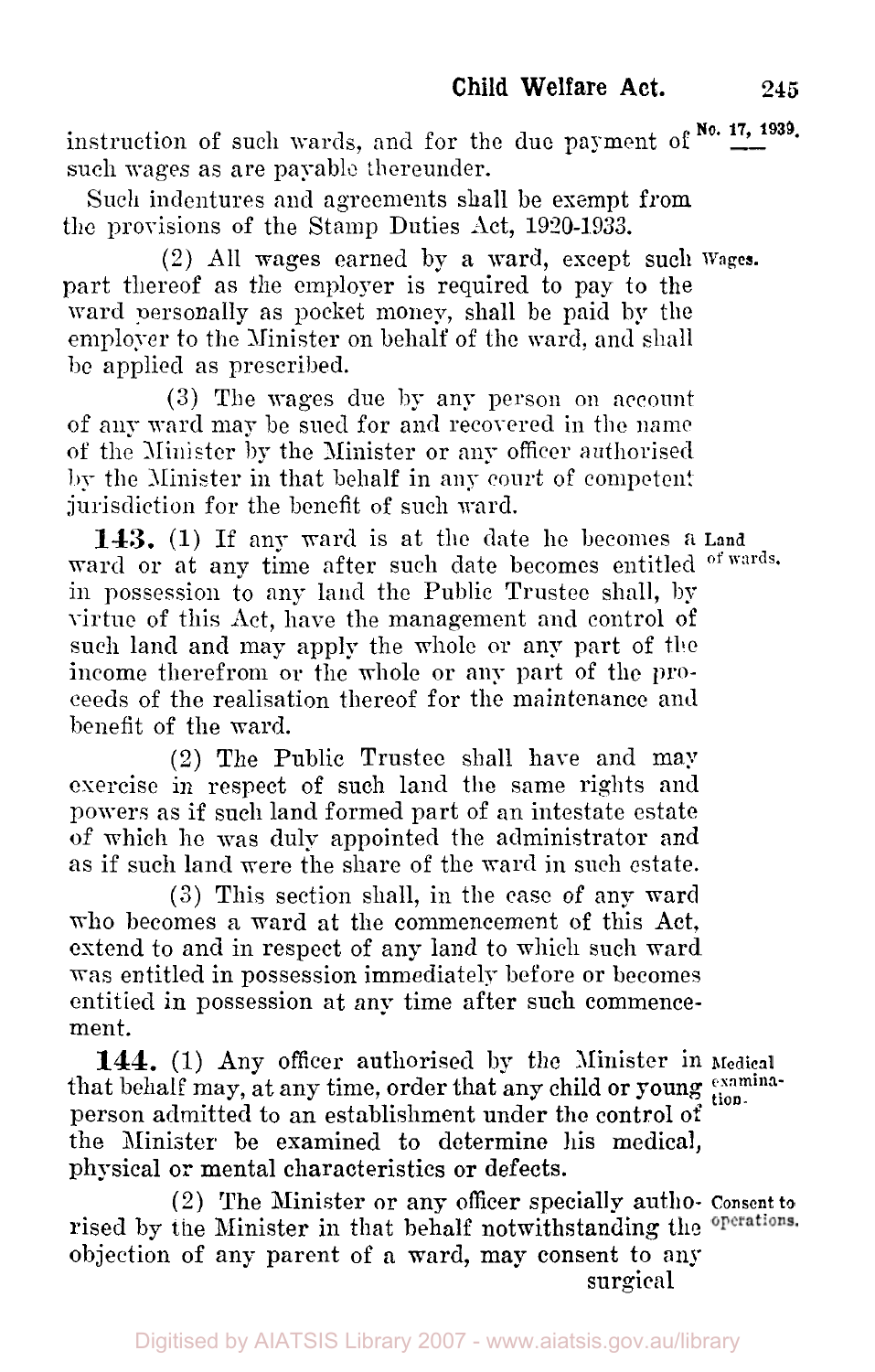**No. 17, 1939.** surgical or other operation which he is advised by **a**  medical practitioner is necessary in the interests of the health or welfare of the ward.

**on oath search premises.** 

**s. 105.** 

When **145.** (1) If it be made to appear to any magnetrate information or justice, on information laid before him on oath, that or justice, on information laid before him on oath, that there is reason to believe that any person is offending **being the against the provisions of this Act in any house, building** or place, or that any of the provisions of this Act are **cf.** Act No. being infringed in any house, building or place, such 21, 1923, magistrate or justice may issue his warrant authorising magistrate or justice may issue his warrant authorising any officer or constable of police named therein to search if need be **by** force, any house, building or place therein named, at any hour of the day or night, for the purpose of ascertaining whether there is or has been therein or thereon **an** infringement of the provisions of this Act.

> *(2)* Such officer or constable may be accompanied by-

- (a) a medical practitioner, or
- (b) the person giving the information if such person so desires, unless the magistrate **or** justice otherwise directs.

**Power of search and arrest, and**  to **place child in safety. cf.** *Ibid.*  **E. s. 106.** 

146. (1) Whenever it appears to any magistrate or justice, on information made before him on oath by any person who, in the opinion of the magistrate or justice, is bona fide acting in the interest of any child or young person, that there is reasonable cause to suspect that such child or young person is a neglected child within the meaning of Part XIV of this Act, **or**  has been or is being ill-treated or neglected in a manner likely to cause the child or young person unnecessary suffering, or to be injurious to his health or welfare, such magistrate or justice may issue **a** warrant authorising any constable **of** police **or any**  officer named therein to search for such child **or young**  person; and to take him to and detain him in a place of safety until he can be brought before a court; and the court before whom the child or young person is brought may commit the child or young person to the care of some person named by the court, or make such other order as to **the** care of the child or young person as the court may think fit.

**(2)**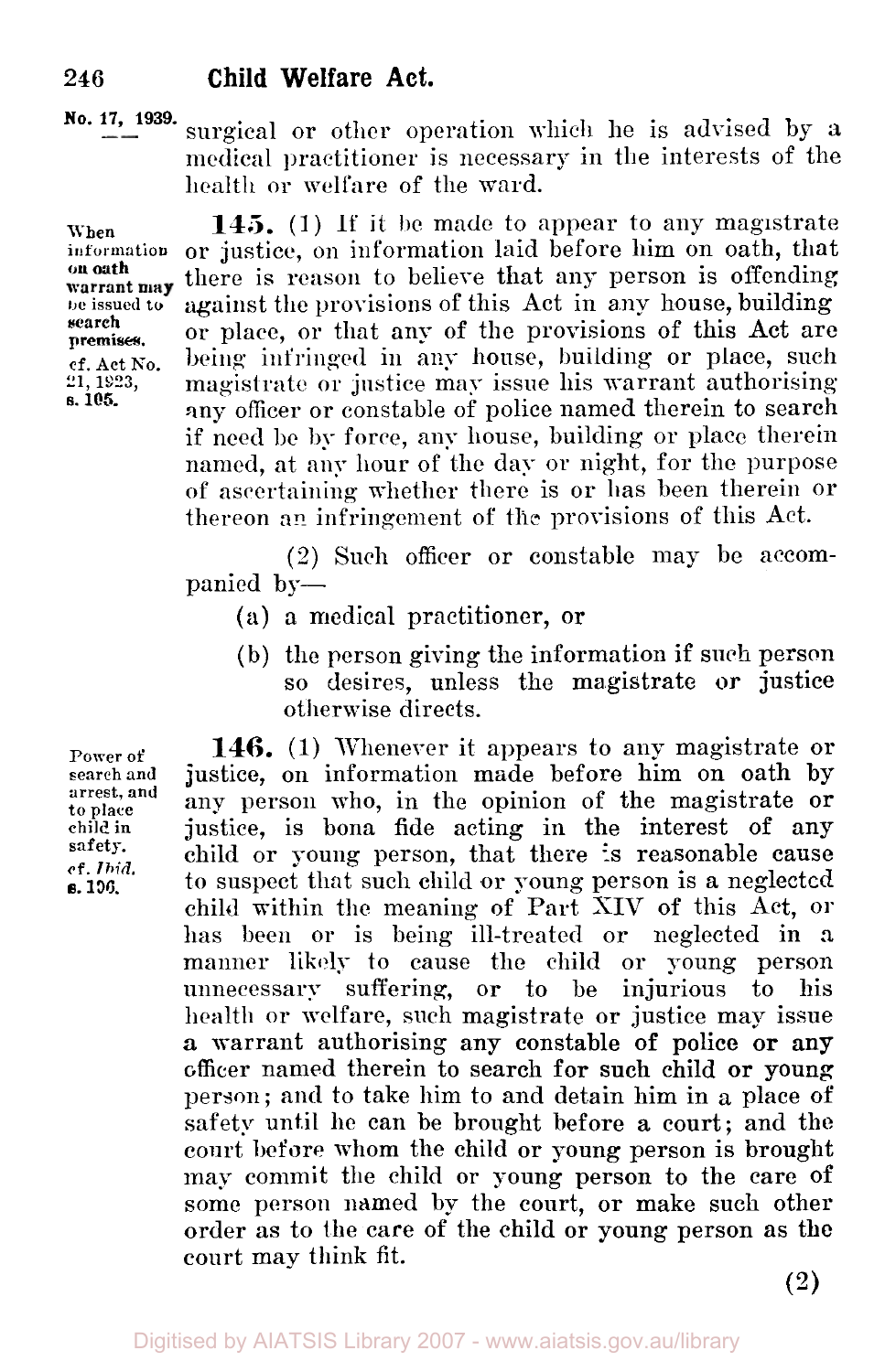**No. 17, 1939. (2)** The magistrate or justice issuing such warrant may, by the same warrant, authorise the apprehension of any person accused of any offence in respect of the child or young person.

**(3)** Any person authorised by warrant under this section to search for any child or young person, and to take him to and detain him in a place of safety, may enter (if need be by force) any house, building, or other place specified in the warrant, and may remove the child or young person therefrom.

**(4)** Every warrant issued under this section shall be addressed to and executed by any constable of police or any officer named therein; and he may be accompanied by-

- (a) a medical practitioner ; or
- (b) the person giving the information if such person so desires, unless *the* magistrate or justice otherwise directs.

(5) It shall not be necessary in any warrant issued under this section to name any particular child or young person.

**147.** Upon complaint made by any officer authorised **Court may**  by the Minister in that behalf that any person with whom  $\frac{\text{put}}{\text{ta}}$ **any** ward has been placed out is not observing or perform- **agreement.**  ing the conditions of the agreement or is unfit to have the  $e^{cf.$  Act No. further care of such ward, any magistrate or justice may **24.**  call upon such person to answer such complaint, and on proof thereof **a** court may order such agreement to be terminated and may direct the ward to be sent to *a*  place of safety or to a depot, home or hostel pending arrangements for further employment.

**148.** (1) Any person, whether or not the parent of **Neglect to provide for** the child or young person, who without reasonable excuse children neglects to provide adequate and proper food, nursing, **and young**  clothing, medical aid, or lodging **for** any child **or** young person in his care shall be guilty **of** an offence against this Act.

**(2)** Any person who-

**Offences in respect of s. 27.** 

- ill-treats, terrorises, overworks, or **injures any wards.**  ward ; **cf.** *Ibid.*
- counsels, or causes or attempts **to** cause, any ward to be withdrawn **or** to abscond from any institution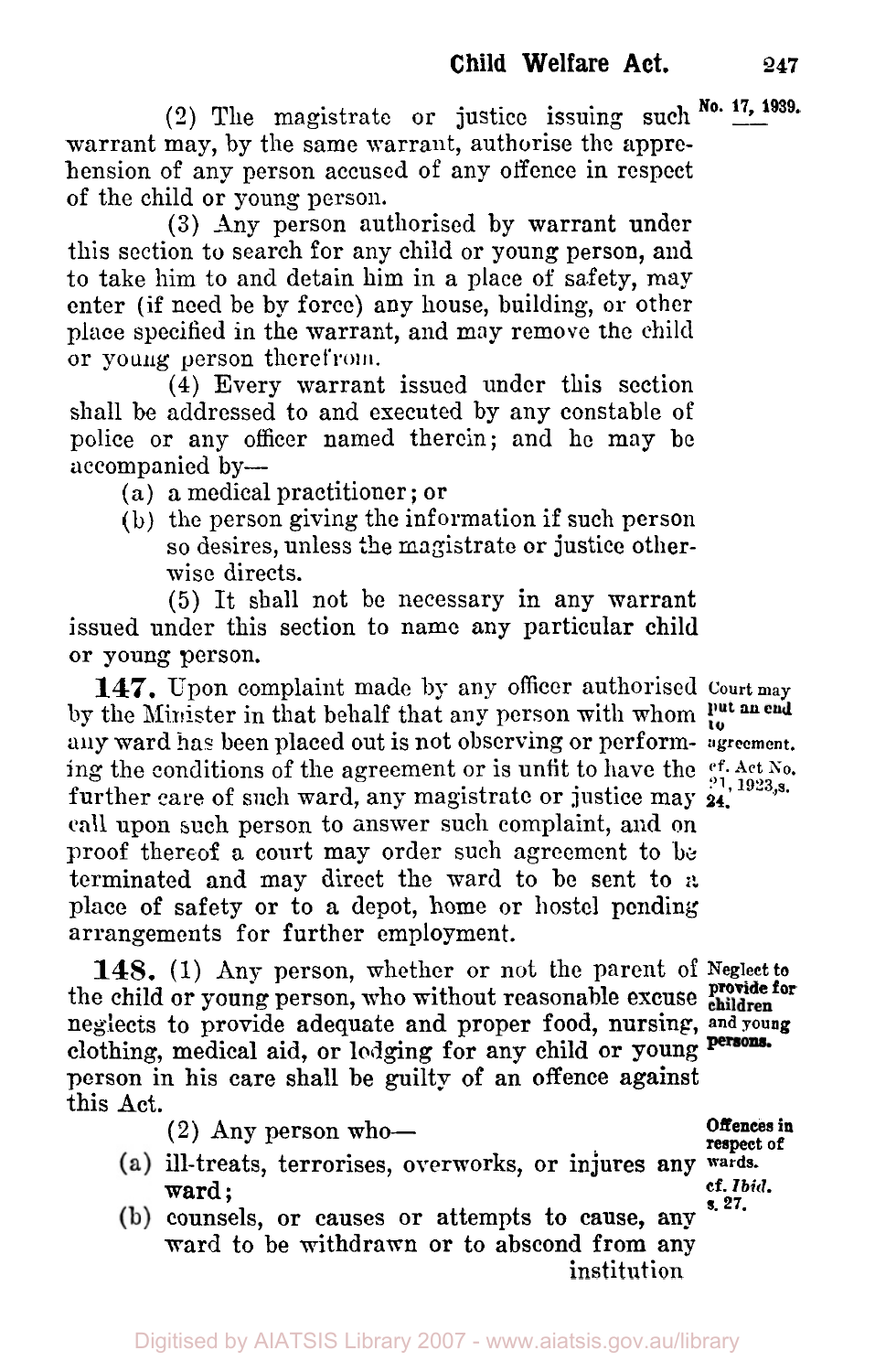institution or from the charge of any person with whom such ward is boarded-out, placed-out. or apprenticed, or placed as **an** adopted boarder, **No. 17, 1939.**  or to escape from his proper custody, or to be **or**  to remain absent without leave, from his proper custody ;

- (c) knowing any ward to have so withdrawn or to have so absconded or escaped or to be so absent harbours or conceals such ward or prevents him from returning to such institution or person ;
- $(d)$  having the care of any ward-
	- (i) illegally discharges or dismisses or attempts to discharge or dismiss him from a home established under Part IS of this Act or from an institution;
	- (ii) illegally detains him. in a home established under Part IX of this Act or in an institution;
	- (iii) neglects him;
	- (iv) does not well and truly observe, perform, and keep all the covenants, conditions, and agreements contained in any indenture or agreement entered into by him respecting any ward, and which by such indenture or agreement he has bound himself, or agreed, to observe, perform **or** keep,

shall be guilty **of** an offence against this Act.

**149.** (1) Any person who assaults, ill-treats, **or**  exposes any child or young person, or causes or procures any child or young person to be assaulted, ill-treated or exposed, if such assault, ill-treatment **or** exposure has resulted, or appears likely to result, in bodily suffering or permanent or serious injury to the health of such child or young person shall be guilty of an offence against this Act.

*(2)* The same information or summons may charge any person with the offences **of** assault, ill-treatment or exposure, together or separately, and may charge him with committing all or any of these offences in such manner that bodily suffering or permanent injury to the health

Ill- *treat***ment.**  cf. **Act NO. 21, 1923, s. 118.** 

**cf. 23** *Geo.*  **V, ch. 12, s. 14 (2).**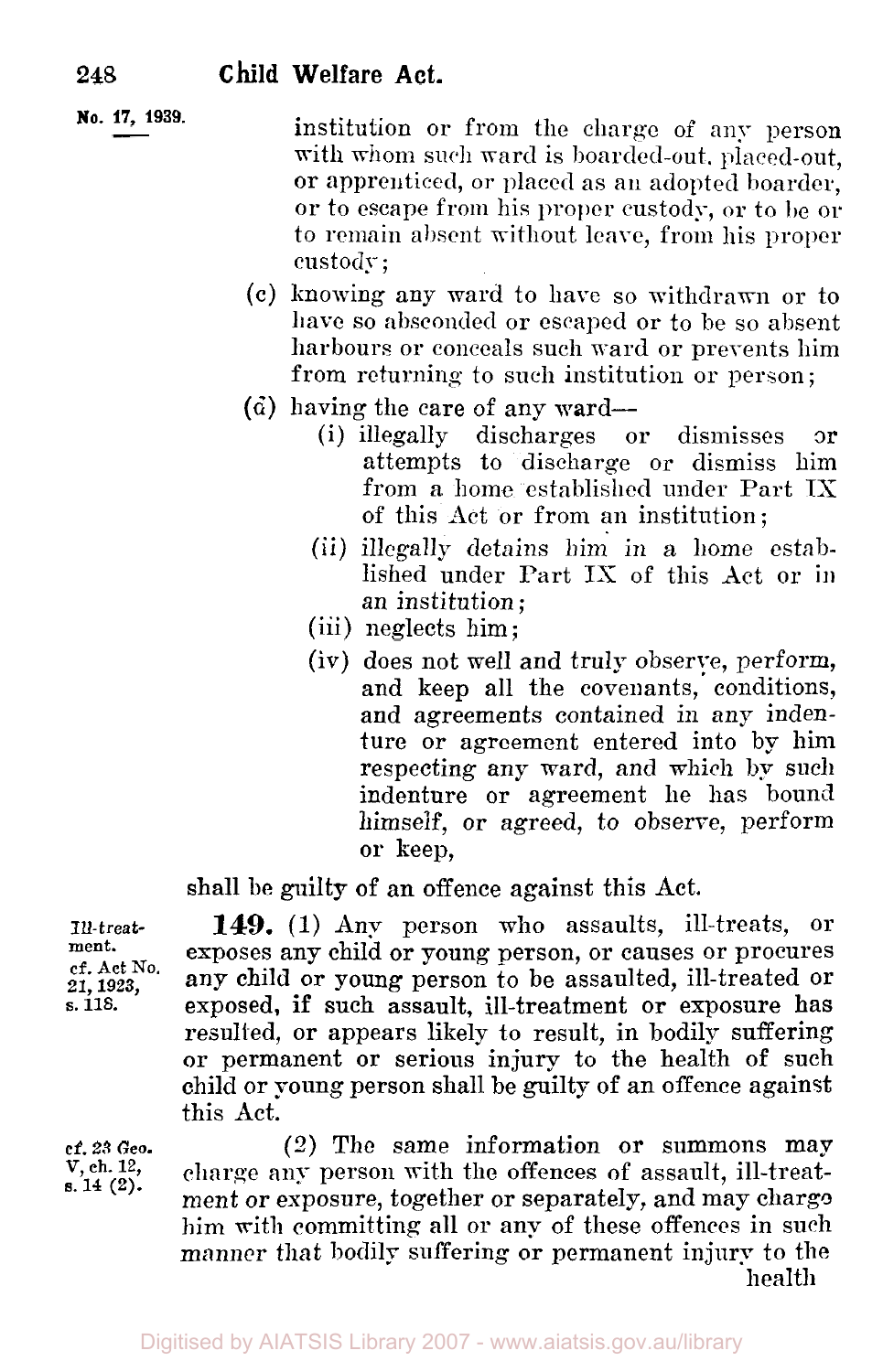**No. 17, 1939.** health or serious injury to the health of such child or young person has resulted or appears likely to result, alternatively or together, but when those offences are charged together the person charged shall not, if he is convicted, be liable to a separate penalty for each.

**150.** Whosoever, without the authority or permission **Unau**of the Minister or of the Director or of the superinten- thorised communicadent, matron or officer in charge of an institution, shelter, tion with depot, hostel, or home, as the case may be, holds or inmates of attempts to hold any communication with any inmate, or depots, etc. enters any institution, shelter, depot, hostel or home. or cf. 2 Geo. any premises belonging thereto or used in connection s,  $^{V, N_0, 11}$ , and  $^{V, N_0, 11}$ therewith, and does not depart therefrom when required so to do by the superintendent, matron, or officer in charge of such institution, shelter, depot, hostel or home, or, after being forbidden by the Minister or by the Director or superintendent, matron or officer in charge, as the case may be, so to do, holds or attempts to hold any communication directly or indirectly with any inmate shall be guilty of an offence against this Act.

**151.** Any person who, in any application under this **False**  Act, makes any wilfully false statement as to his pro- **statements**  perty or income, or as to the income, property, or earn- application. ings of any member of his family shall be guilty of an offence against this Act.

152. (1) Any person who imposes or endeavours to Imposition impose upon the Minister or any officer or employee of *or attempted imposition*  the Child Welfare Department by any false or fraudulent representations with a view to obtaining money or any other advantage shall be guilty of an offence against this Act.

(2) Any person who, in respect of any child, receives and retains any money purporting to **be paid**  under the provisions of Part V or Part VI of this Act, after he has become disentitled by any cause whatever to receive any such payment, shall be guilty of an offence against this Act.

officer or employee of the Child Welfare Department in **employee.**  an offencc against this Act. (3) Any person who hinders or obstructs any obstruction the exercise of his duty under this Act shall be guilty of  $e^{t}$ . Act No. 21.

**153.**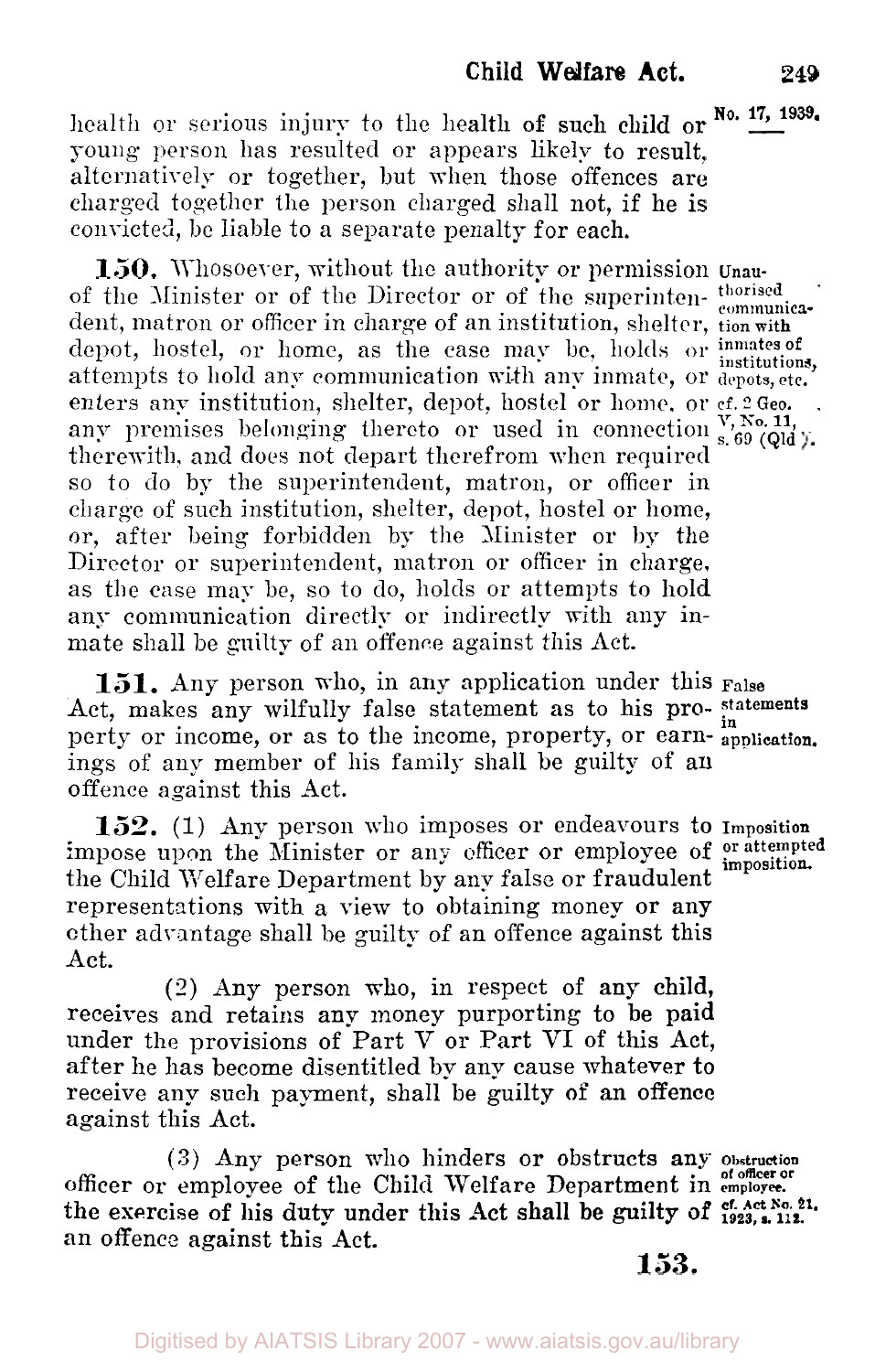**No. 17, 1939. Forgery of certificate. cf. Act** *No.*  **21, 1923, s. 111.** 

- **153.** (1) If any person-
	- **(a)** makes any false representation; or
	- (b) forges any certificate; or
		- **(c)** makes use of any forged certificate knowing it to be forged,

with intent to obtain the issue of a license, either to such person, or to any other person, under this Act, he shall **be**  guilty of an offence against this Act.

 $(2)$  Any person who-

- **(a)** falsifies any register kept in pursuance of this Act: or
- (b) furnishes false particulars of any matter which is required to be entered in such register,

shall be guilty **of an** offence against this Act.

**Person 154.** Any person, not being an officer or employee of **representing the** Child Welfare Department, who, for any fraudulent **himself as** purpose- **an officer.** 

- **(a)** assumes or uses the designation of officer, or inspector, or falsely represents himself to be officially associated in any capacity with the **Child** Welfare Department; **or**
- in the said Department, (b) uses any designation which he previously **held**

shall be guilty of an offence against this Act.

155. If any person shall, during any proceedings before a court, be guilty of contempt, such person may **be**  punished in a summary way by such court by a fine not exceeding five pounds or by imprisonment for a period not exceeding ten days.

**Riglit to 156.** Nothing in this Act contained shall be construed to take away or affect the right of any parent, teacher, or other person having the lawful care of a child or young *cf. Act* **NO. 21.** person, to administer punishment to such child or young person.

> **157.** Where a person is charged with an offence against this Act for which he is also punishable under any other Act or at common lam he may be prosecuted and punished either under this Act or under any other Act, or at common law, but no person shall be punished twice for the same offence.

**falsely** 

**Contempt of court.** 

**cf. Act No. 27. 1902, 152.** 

**administer Parent or teacher.** 

**1923, s. 116.** 

**A person not**  punished for **the same**  *Ibid.* **117. offence.**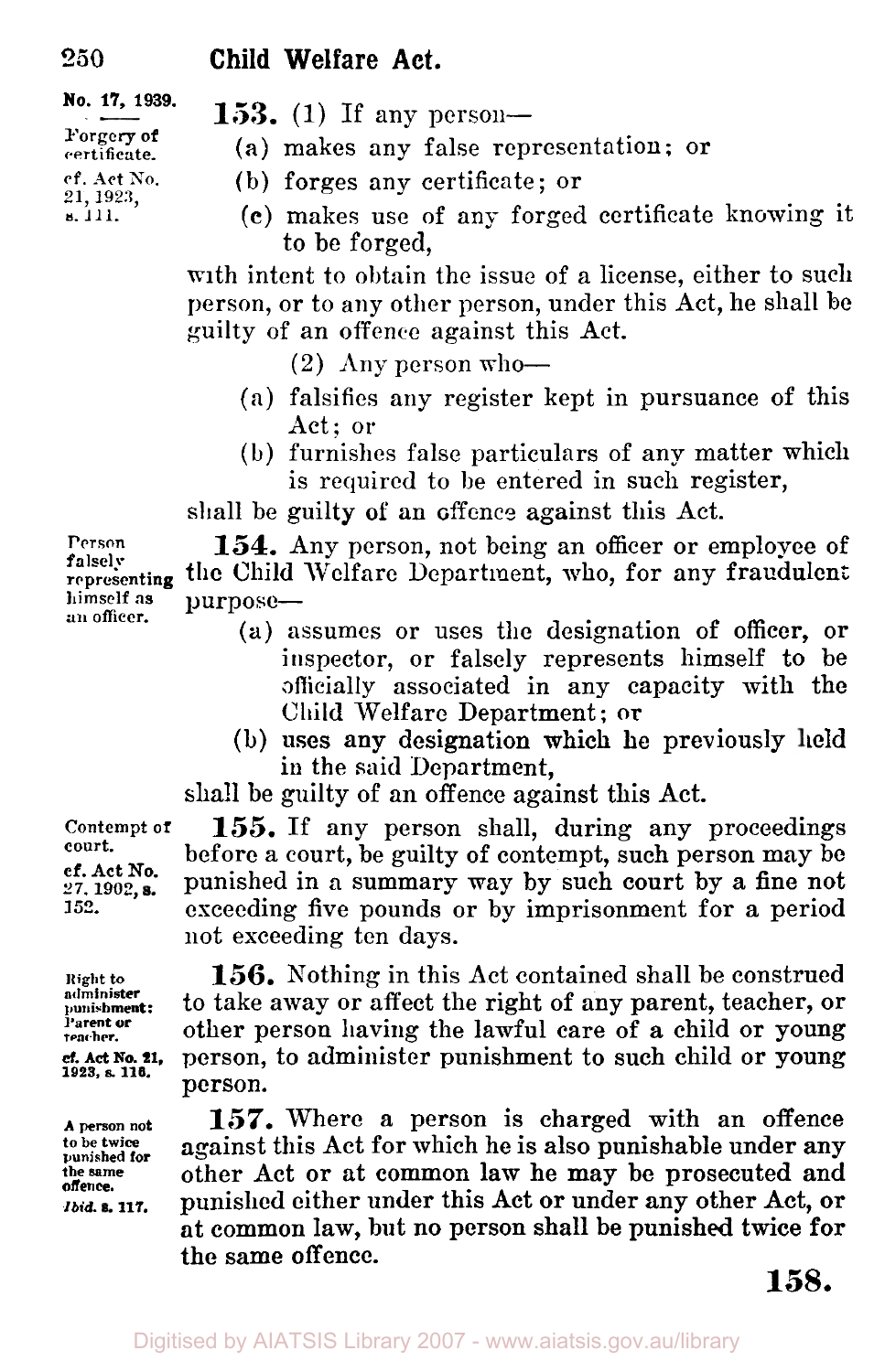**158.** (1) No suit or action shall lie against the **No. 17, 1939.** Minister or any officer or employee of the Child Welfare *No action to be against* 

Department for or on account of any act, matter or thing **person who** done or commanded to be done by him, and purporting rood faith, etc. to be done for the purpose of carrying out the provisions **1898. s** 172. of this Act, if the Minister or the officer or employee has acted in good faith and with reasonable care.

commenced hut within six months after the alleged **commenced**  cause of action, or, in the case of a suit or action by **a maonths within six**  person who has been a ward, but within six months next after the absolute discharge of such **ward,** or, in the case of a suit or action by a person who has been transferred to an institution pursuant to section ninety-four of this Act, but within six months next after the discharge of such person. (2) NO such suit or action as aforesaid shall be **or where action** not

said may, on application to the court in which such suit proceedings. or action was commenced, be stayed upon such terms as to costs or otherwise as the court may think fit, if the court is satisfied that there is no reasonable ground for alleging want of good faith or reasonable care, or that the suit or action was commenced after the expiration of the six months aforesaid. **(3)** Proceedings in such suit or action as afore- **Stay of** 

tration of this Act shall be defrayed from such moneys **priated by**  if there are no such moneys available, such eepenses shall **1923 s. 121.**  be defrayed out of the Consolidated Revenue Fund by warrant under the hand of the Governor directed to the Colonial Treasurer. **159.** The expenses incurred in respect of the adminis- **Expenditure of**  as Parliament shall appropriate for that purpose, and <sup>Parliament. **Act** Parliament.</sup>

The said Treasurer shall pay out of the said fund only such charges as are certified to be correct under the hand **of** the Minister and countersigned by the Director, **and**  all payments in pursuance of such warrants shall be credited to the said Treasurer, and the receipt **of** the person to whom the same are paid shall he his discharge in respect of the sum therein mentioned in the passing of his accounts. All payments made under any **such**  warrant shall be recouped out of the vote for the purpose of this Act so soon as there are sufficient funds to the credit of such vote.

**money appro-**

**160.** 

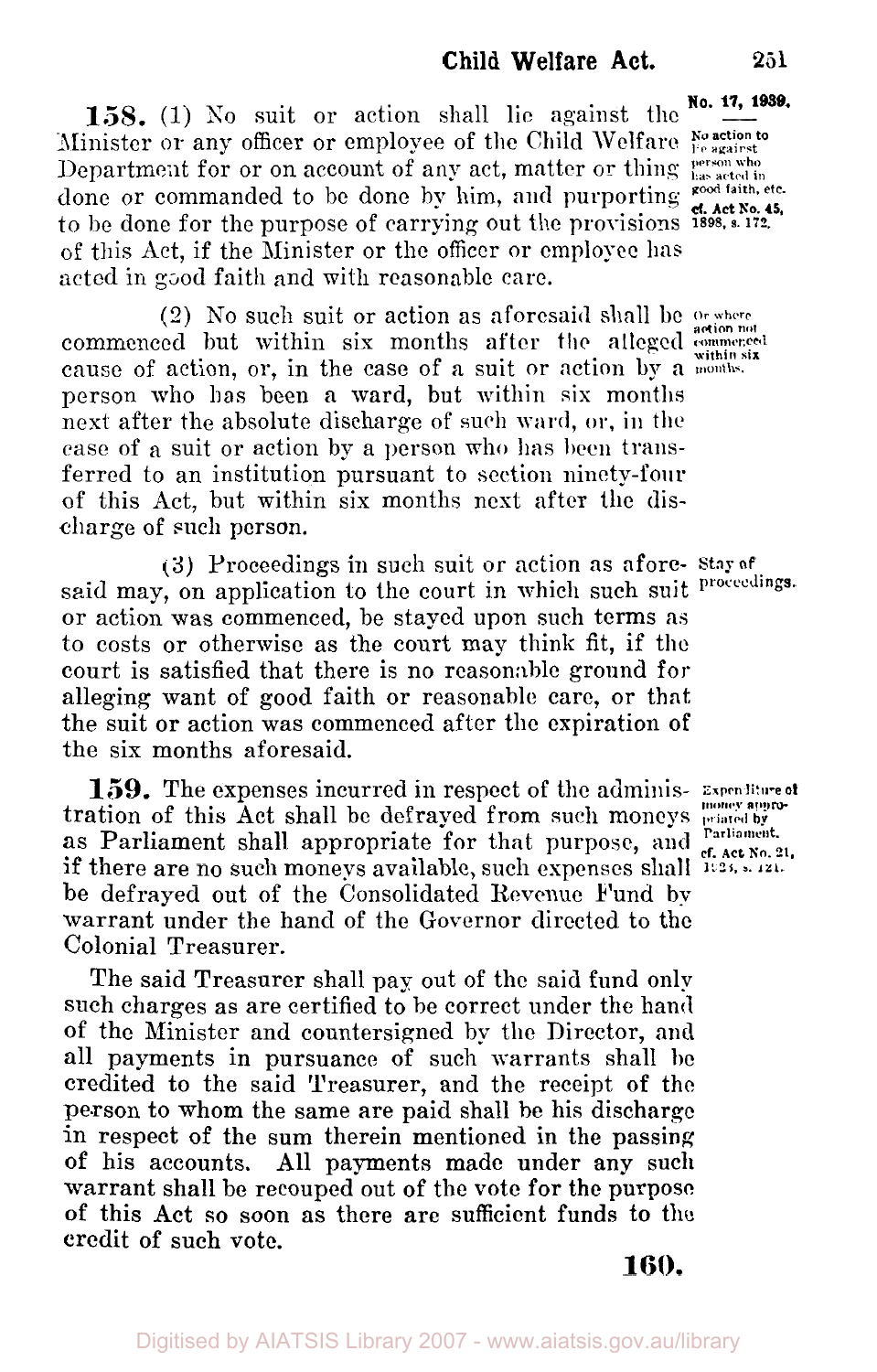**report to Parliament. Act** *So.* **21. 1923. s. 122.** 

**No. 17, 1939. 160.** The Minister shall furnish *a* report to Parliament every year on the working of this Act.

#### PART XVIII.

#### **REGULATIONS.**

Regulations. **161.** (1) The Governor may make regulations not et. 2 Geo. V, inconsistent with this Act, prescribing all matters which No. 11, s. 81 are required or pormitted to be prescribed or which are inconsistent with this Act, prescribing all matters which are required or permitted to be prescribed, or which are Act No. 21, necessary or convenient to be prescribed for carrying out<br>1923, s. 103. or giving effect to this Act, and in particular and without **1923, s. 103.** or giving effect to this Act, and in particular and without prejudice to the generality of the foregoing provisions may make regulations with respect to-

- **(a)** the duties, powers, **and** authorities of officers, employees and other persons engaged in the administration of this Act ;
- (b) the management, control, and supervision of institutions, shelters, depots, homes and hostels ;
- *(c)* the custody, maintenance, education, religious instruction, recreation, employment, boardingout, placing-out, placing as adopted boarders, and apprenticing of wards ; the visitation of such wards: the discipline of such wards; wages and rewards of such wards; the management and control of the property of such wards; and **the**  after care of discharged wards ;
- **(d)** records to be kept at and reports to be made from institutions, shelters, homes, depots and hostels ;
- (c) the form and contents of agreements, appointments, apprenticeship articles, authorities, complaints, licenses, notices, orders, summonses, and all other instruments and documents, and the mode of executing, serving or delivering the same ;
- **(f)** the fees to be paid in respect of matters arising under this *Act;*

**(Qld.).** 

**(g)**